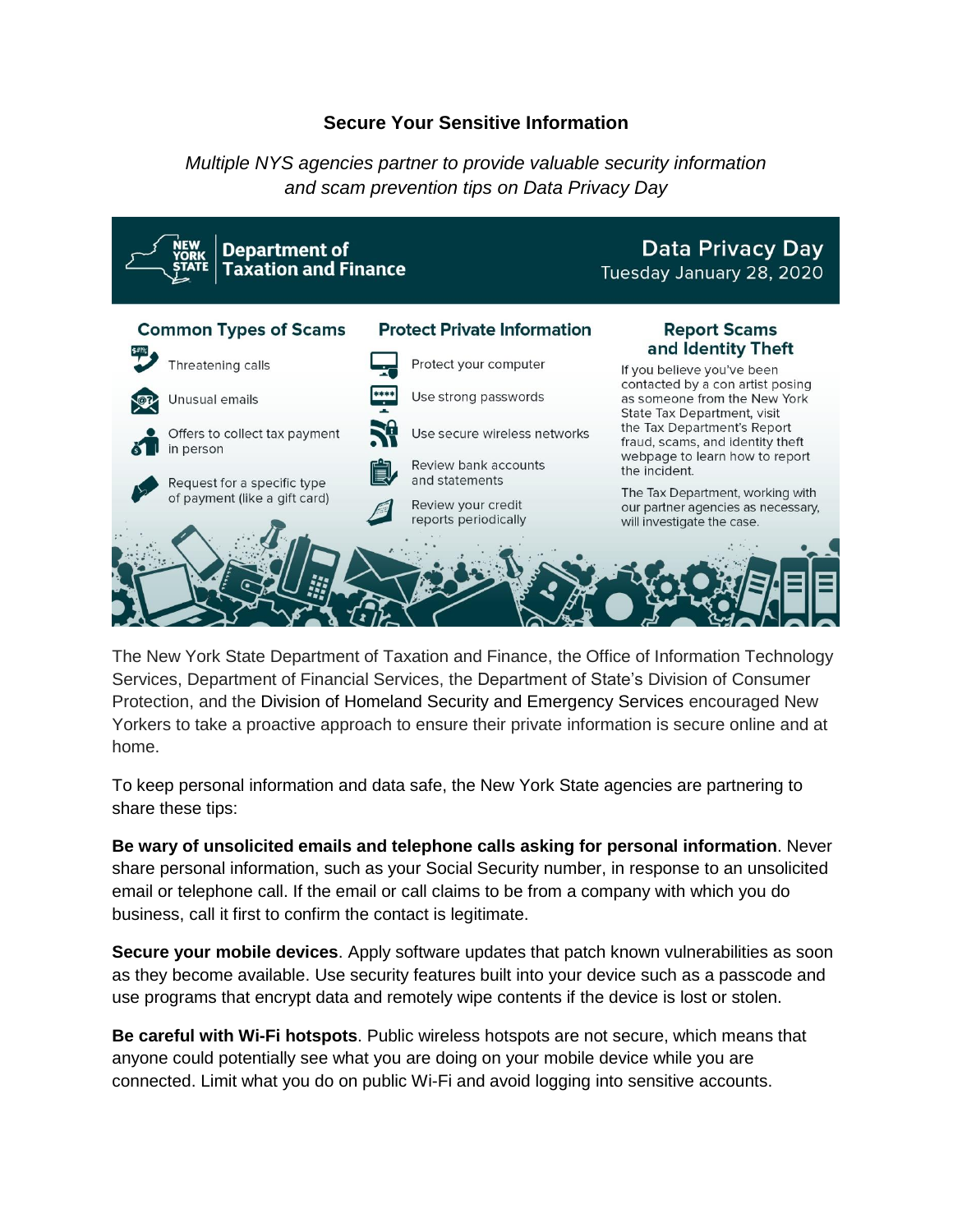**Know your apps**. Thoroughly review the details and specifications of an app before you download it. Review and understand the privacy policy of each mobile app. Be aware that the app may request access to your location and personal information.

**Be cautious about the information you share on social media**. Avoid posting your birthdate, telephone number, home address, or images that identify your job or hobbies. This information may often reveal answers to security questions used to reset passwords, making you a possible target of scammers looking to access your accounts and secured information.

**Use strong passwords**. Create different passwords for all your accounts. Use 10 to 12 characters in a combination of letters (upper and lower case), numbers and symbols. Individuals should regularly change their passwords as well.

**Change your security questions**. Don't use the same security questions on multiple accounts. Be careful to select security questions for which only you know the answer. Make sure the answers cannot be guessed or found by searching social media or the internet.

**Turn on two-step verification to access accounts**. To enhance the security of your account, require your password and an extra security code to verify your identity whenever you sign-in to your accounts, where available.

**Beware of phishing**. Do not click on links, download files or open attachments in emails from unknown senders. It is best to open attachments only when you are expecting them and know what they contain, even if you know the sender. Access more information on phishing from the Office of Information Technology Services [YouTube page.](https://www.youtube.com/watch?v=OPqw3Uqe0Jo)

## **Complete the New York State Data Privacy Consumer Survey**

Through the New York State Data Privacy Consumer Survey, New York State is looking to identify what, if any, concerns New York consumers have carrying out transactions in the digital marketplace today. The results of the survey will be used to inform New York State policies regarding the online marketplace and social media, including possible new laws and regulations. All New Yorkers are encouraged to complete the [survey.](https://www.ny.gov/content/new-york-state-data-privacy-consumer-survey)

Additional resources are available on the state agency websites here:

[NYS Chief Information Security Office](https://its.ny.gov/ciso) (New York State Office of Information Technology Services)

[Report scams, fraud, and identity theft](https://tax.ny.gov/help/contact/fraud-scams-idtheft.htm) (New York State Department of Taxation and Finance)

[Scams, schemes, & frauds](https://www.dfs.ny.gov/consumers/scams_schemes_frauds) (New York State Department of Financial Services)

**[Identity Theft Prevention and Mitigation Program Resources](https://www.dos.ny.gov/consumerprotection/identity_theft/index.htm) (New York State Department of** State Division of Consumer Protection)